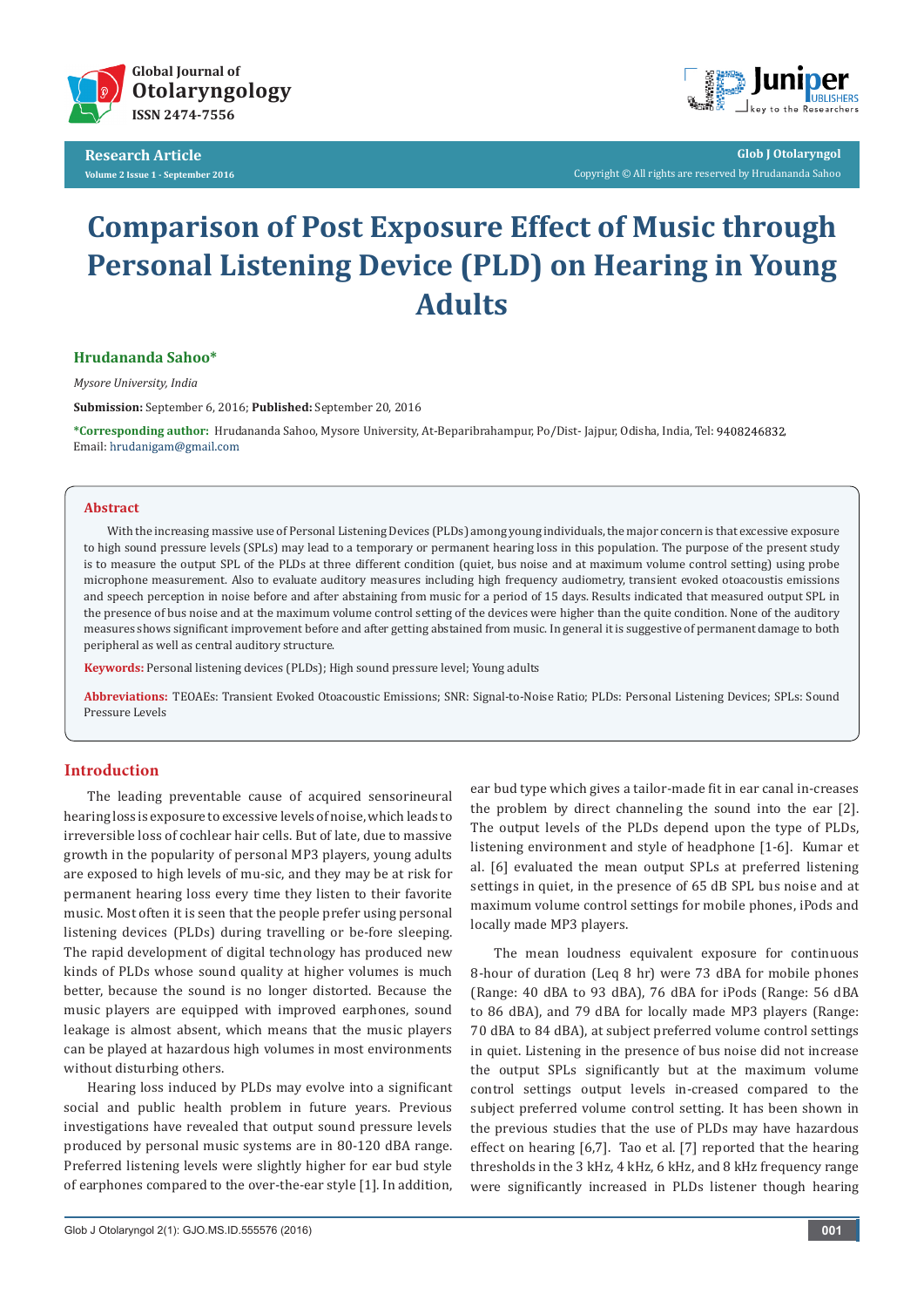thresholds in low frequencies were within normal range. Kumar et al. [6] also reported that listening to music through PLDs at a preferred volume control setting may not result in "clinically significant" elevation of hearing threshold and may not be evident during routine pure-tone audiometry. Furthermore, Kumar et al. [6] reported that amplitude of high frequencies otoacoustic emissions were reduced in individuals who listen to high level of music.

# **Methods**

# **Participants**

58 Participants in the age range of 16-26 years (mean age of 22 years, 23 males and 35 females) participated in the present research. During selecting participants the body mass index and the other factor were taken care. These participants were divided into two groups. The Group-I consisted of 29 participants who report as the regular user of personal listening devices (PLDs) and Group-II consisted of 29 participants, served as the controls, who were not regular users of PLDs. All the Group-I users used to prefer to listening music during their daily travelling which is around 3-4 hour per day. Participants in both the groups had their air conduction and bone conduction hearing threshold within 15 dB HL at octave frequencies from 250 Hz to 8 kHz. All participants showed 'A' type tympanogram with acoustic reflex at normal sensation levels. None of them reported any history of middle ear pathology, ototoxic drugs usage, exposure to occupational noise or not reported any habit of smoking and drinking.

## **Procedure**

The study was conducted in three phases. In the first phase output sound pressure level were measured. In the second phase hearing threshold, speech perception in noise and otoacoustic emissions were measured. In the third phase auditory measurements were repeated after asking PLD users to abstain listening to music for 15 days to evaluate the nature of hearing deficits, if any, being temporary or permanent.

# **Phase I- Measurement of output sound pres-sure levels (SPL) of PLDs**

Using a probe microphone, the output SPLs produced by PLDs were measured in the participant's ear canal. Fonix -7000 was used for this purpose. The probe microphone insertion depth of 28 mm (tip of the tube to the tragal notch) was maintained for all participants. All measurement were carried out with the subjects own PLDs and earphones. The earphone was placed after placing the probe tube in the ear canal. Before the measurement was done subjects were asked to play one of their favorite songs. Output SPLs were measured in three different conditions:

a. In quite - the subject was asked to set the volume control to their usual preferred listening setting. In the presence of 65 dB SPL bus noise, the subject was asked to

set the volume control to their preferred listening setting. Bus noise was given through a personal laptop. Bus noise was considered as back-ground noise as this condition is more naturalistic since most of the participants listen to music while commuting. At the maximum volume control settings of the instrument. Position of the probe microphone remained constant in all measurement conditions.

b. Diffuse field SPLs to which ear were exposed was calculated by subtracting the transfer function of the open ear from the obtained ear canal SPL. This transformation is required to compare the output of PLDs to damage risk criteria. Hence, the ear canal sound pressure levels will be converted into to diffuse field levels by subtracting the transfer function of the open ear canal.

c. The transfer function of the open ear was measured by calculating the difference between the probe microphone SPLs near the eardrum for a sweep frequency tone presented at 65 dB SPL and reference location which is at the opening of the ear canal. The output SPLs at each frequency was converted to dBA values by adding the A weighting adjustment values. The overall SPL in dBA was calculated by adding the octave band levels logarithmically.

## **Phase II- Auditory measures**

In this Phase extended high frequency audiometry, otoacoustic emissions, and speech perception in noise were assessed. Extended high frequency audiometry Calibrated two channel diagnostic audiometer GSI 61 with transducer HDA 200 was used for extended high frequency audiometry. Using modified version of Hughson and Westlake procedure [8] pure tone hearing thresholds were estimated at different frequencies from 3 kHz to 20 kHz. Otoacoustics emission Transient evoked otoacoustic emissions (TEOAEs) were recorded using commercially available otoacoustic emission analyzer (ILO-V6). Subjects were asked to sit on a reclining chair. TEOAE probe was inserted into their ear canal and TEOAEs were measured for 80 dB peak SPL clicks. Average response from a total of 260 non linear clicks was used for the analysis. The overall TEOAE amplitudes and amplitudes at 1000 Hz, 1414 Hz, 2000Hz, 2828 Hz and 4000 Hz frequency bands were noted and used for analysis.

Speech perception in noise in the present study, speech intelligibility was measured using a signal-to-noise ratio (SNR) required for 50% identification using the sentence list developed by Methi & Kumar [9]. Seven equivalent lists from the original test were selected for the present study. Each list contained 7 sentences mixed with the eight talker speech babble noise at a different signal to noise ratios (SNRs). First sentence in each list was at +8dB SNR, second sentence was at +5dB SNR, third sentence was at + 2dB SNR, fourth sentence was at -1dB SNR, fifth sentence was at - 4dB SNR, sixth sentence was at -7dB SNR and last sentence was at -10 dB SNR. Each sentence had 5 key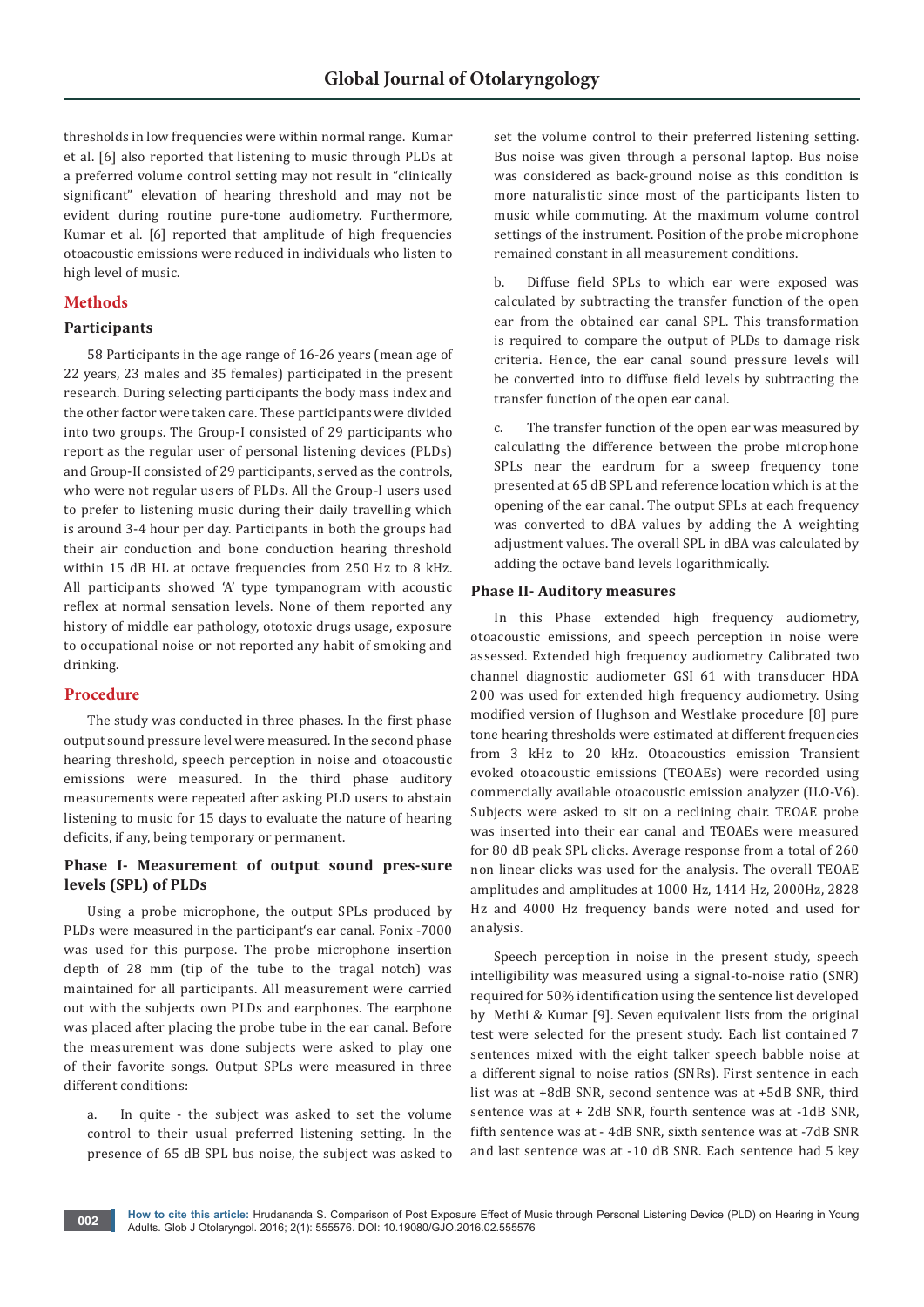words. These sentences were presented through a personal computer at comfortable levels using a commercially available headphone. The listener's task was to repeat the sentences presented and each correctly repeated key word was awarded one point for a total possible score of 35 points per list.

#### **Phase III- Re-evaluation of the auditory measures**

The same test protocol that is extended high frequency audiometry, otoacoustic emissions, and speech perception in noise were repeated again after a gap of 15 days on PLD user group with the assurance that the participants had abstained from listening to music using PLD. Hereafter for easy nomenclature the Groups-I is named as PLDs-users, the Group-II who had given a 15 days of rest period will be named as PLDsrest and the Group-III being named as Non-user.

#### **Results**



Measurement of output sound pressure levels (SPL) of personal listening devices (PLDs) (Figure 1) show the average output levels in quiet condition, in presence of 65 dB SPL bus noise and the maximum output limits of the devices along with one standard deviation of error. The average output levels in quiet con-dition was 73.34 dBA, at maximum output levels of the devices is at 88.36 dBA and in presence of 65 dB SPL bus noise was 79.44 dBA. Paired t-test was performed to see the significance of difference between mean overall SPL between three conditions. Results showed that mean over all SPLs were significantly higher in bus noise (t=-3.134, p<0.05) and at maximum volume control settings ( $t = -6.297$ ,  $p < 0.05$ ) of the instrument compared to quiet condition.

## **Auditory measure**

Extended High Frequency measures (Figure 2) and (Figure 3) shows the average high frequency threshold of the PLDuser, PLD users after the rest period of 15 days (called PLD-rest hereafter) and Non-PLD user group for the right ear and (Figure 2c) and (Figure 2d) shows similar information for left ear. From (Figures 2- 5) it can be inferred that hearing thresholds in the high frequency region were poor in PLD user group compared to non user group. Since standard deviations of the high frequency thresholds were high non parametric test was used to evaluate the significance of difference among hearing thresholds in PLD user, PLD rest and PLD non user group.



**Figure 2:** The mean high frequency hearing threshold across 3 kHz to 8 kHz frequencies in the right ear for PLD-user, PLD-rest and Non-user.



**Figure 3:** The mean high frequency hearing threshold across 9 kHz to 16 kHz frequencies in the right ear for PLD-user, PLD-rest and Non-user.





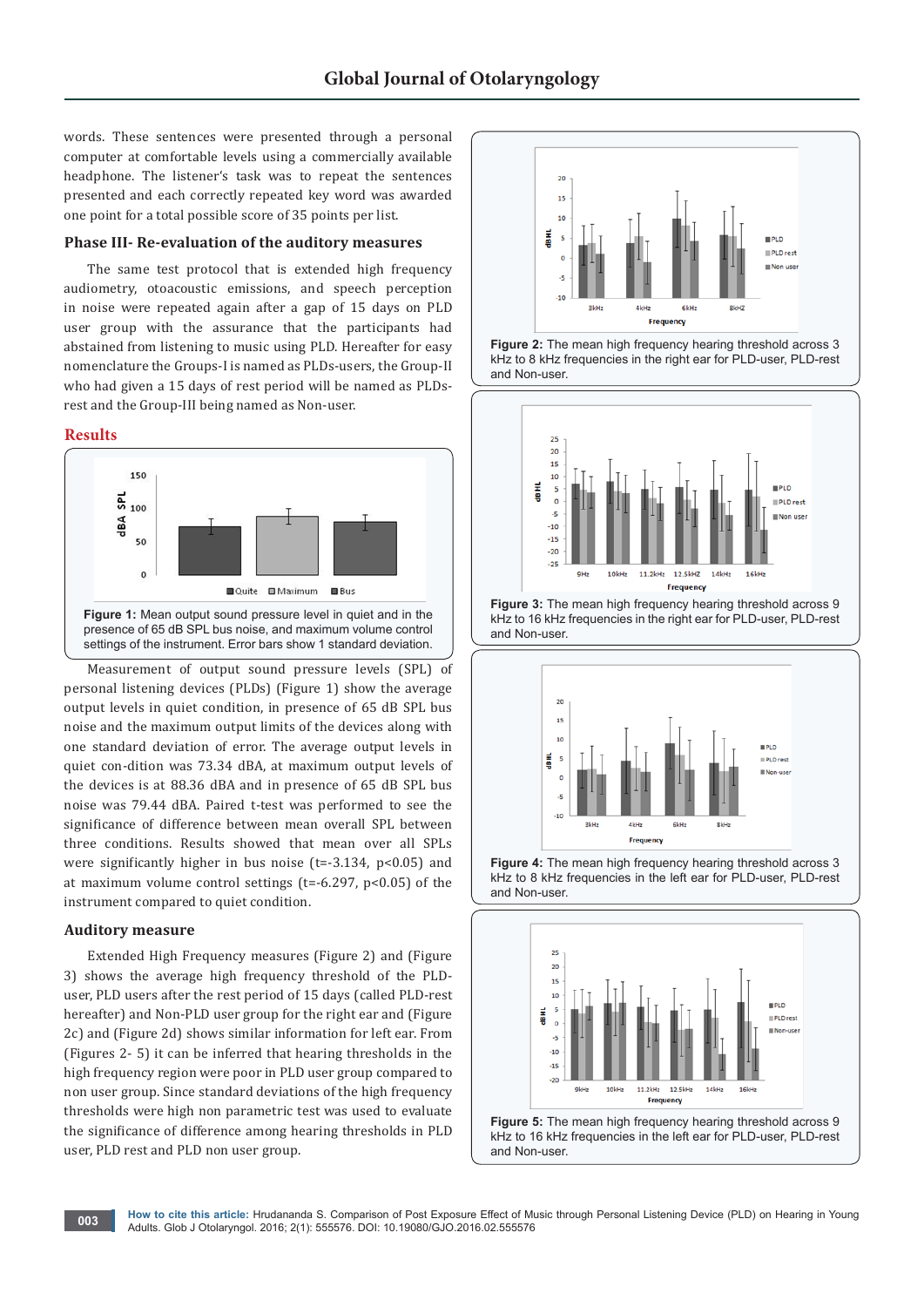Mann Whitney U test showed that PLD user group had significantly poorer hearing thresholds at 11.2 kHz, 12.5 kHz, 14 kHz, 16 kHz and 18 kHz in both ears. Furthermore, PLD user group had significantly poor hearing thresholds at 4 kHz, 6 kHz in the right ear. Mann Whitney U test revealed that there was no statistically significant difference in hearing thresholds between PLD-user and PLD-rest group for all frequencies tested in both the ears. These results indicate that rest period of 15 days did not change the hearing thresholds of PLD use.

## **Transient evoked otoacoustic emissions (TEOAEs)**







Figures 6 & 7 shows mean TEOAE amplitudes in three groups in right and left ear along with one standard deviation of error. Both the overall and band wise TEOAE amplitudes are shown in (Figure 3a & 3b). From (Figures 3a & 3b) it can be seen that both overall and band wise TEOAE amplitudes were reduced in PLDgroup and PLD-rest group compared to Non-user group. Since standard deviations of the otoacoustic emission amplitudes were high non parametric test was used to evaluate the significance of difference among hearing thresholds in PLD user, PLD rest and PLD non user group. Mann Whitne U-test revealed that TEOAE amplitudes were significantly reduced in PLD user group compared to non PLD user at all the frequencies except for the left ear at global amplitude  $(Z = -1.554, p > 0.05)$ . However, there was no statistically significant difference between PLD- user and

PLD-rest for both the ears at all frequency.

#### **Speech Perception in Noise**



(Figure 8) shows mean word identification scores at different signal to noise rations (SNR) in three groups. From the above data threshold SNR required to obtain the 50% speech identification scores were calculated using Spearman and Karber equation (Finney, 1952).

 $50\% = i + (d)$  (d) (#correct) = (w)

Where  $i$ = the initial presentation level (dB S/N),

d= the attenuation step size (decrement),

w= the number of items per decrement.



(Figure 9) shows mean SNR-50 for the PLDs-group, PLD-rest group and the Non-user group along with one standard deviation of error. Mann-Whitney U test was used to find the significance of difference in SNR-50 obtained among three groups. Results revealed that Non-user group had lower SNR-50 compared to other two groups (Z= -2.891, p<0.05 [PLD-user and non-user] and Z= -2.174, p<0.05 [PLD-rest and non-user]). However, there was no significant difference was noticed between PLD-user and PLD-rest group. These results suggest that use of PLDs results in poorer SNR-50 and rest period of 15 will not improve the condition.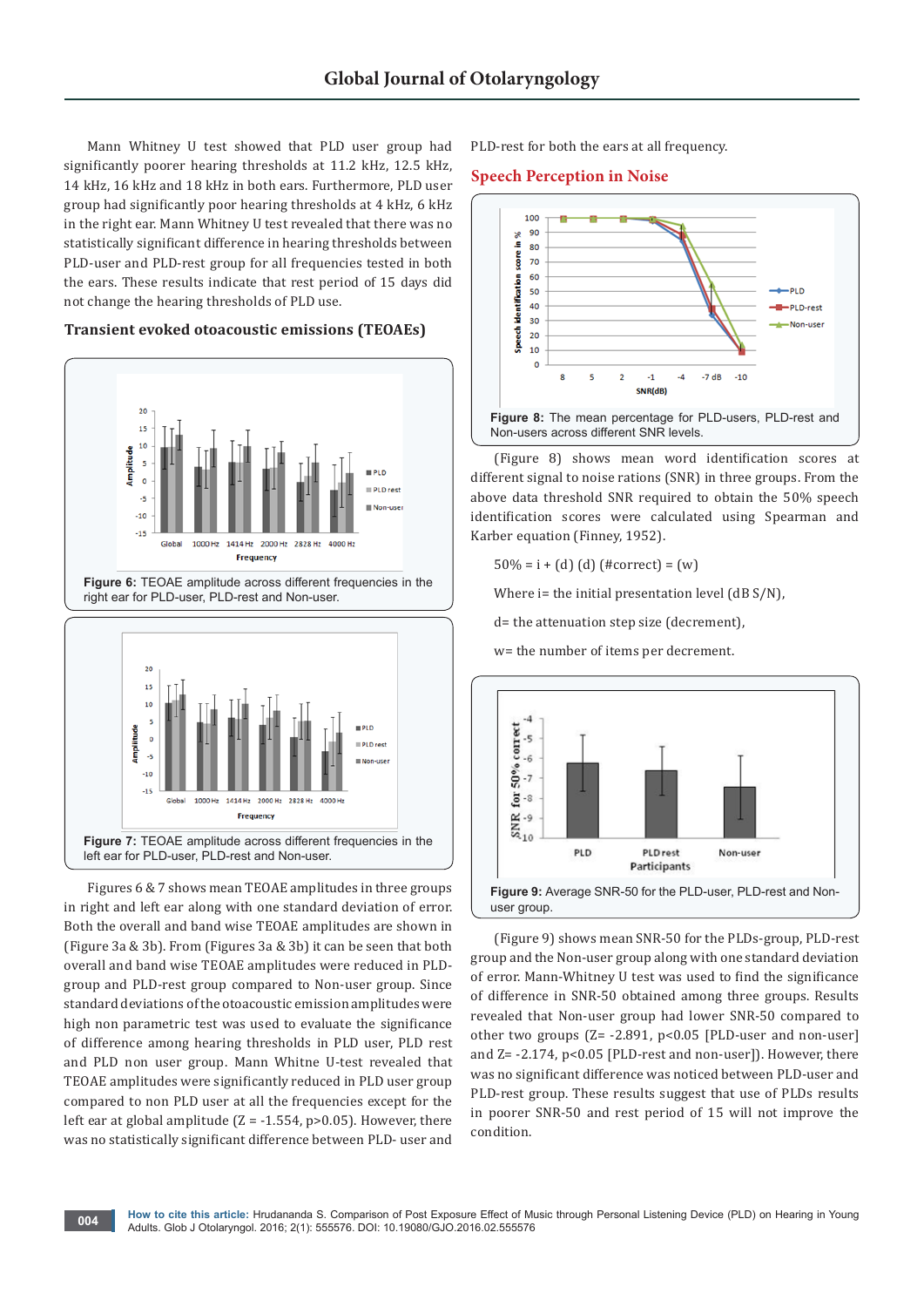# **Discussion**

The purpose of this study was to measure the output levels of personal listening devices (PLDs) at the volume control setting that was preferred by the subjects in quiet, in the presence of bus noise and at the maximum output level of the devices. Furthermore, this study also evaluated the extended high frequency hearing thresholds, otoacoustic emission and speech perception skills in the group of individuals who uses PLDs and compared that to same individuals after 15 days of period abstaining from music listening and to individuals who did not use PLDs. The average output sound pressure level in quiet condition was noted to be 73.34 dBA (Range 51.98 to 99.54 dBA). These preferred listening levels are quite similar to what participants selected as "sounds best to you" in the 2007 [1], or "medium/comfortable" in the 2008 [10]. In the presence of bus noise the average output level went up to 79.44 dBA (Range 60.02 to 112.80 dBA).

This increase in output levels in presence of background noise is comparable to 2007 [1]. Similar findings were also obtained in the study by Heines, Hodgetts, Ostevik and Reiger (2012), who reported that the average output levels of iPods in quiet condition, was 70.3 dBA and in the presence of transportation noise was 83.5 dBA. But the measured output level by in presence of bus noise is slightly higher than what is obtained in the present study. This might be due to the different types of ear phones used in the study. In the present study along with the ear-bud type ear phones other ear phones like half concha, supraaural earphone are also used only the ear bud type of ear phones. This might have resulted in higher ear canal output sound pressure levels because of reduced leakage of sound. No evidence based definition exists for hazardous sound levels of music.

As a substitute, standards for exposure to occupational noise have been proposed for use. In India, the *Ministry of Environment Forest* [11] has proposed a time weighted average level of 80 dBA for an 8-hour period per day as the maximum permissible limit. '5 dB exchange rule' has been proposed by the Ministry of Environment and Forests as a tradeoff between the expo-sure time and sound level. Considering this criteria output levels of PLDs at maximum volume control settings or in presence of bus noise is high and may result in permanent noise induced hearing loss if exposed for extended periods of time (years).

## **Effect of PLDs on auditory measure**

Results of the extended high frequency pure tone audiometry showed that hearing thresholds of individuals who used PLDs are significantly poorer compared to Non-users. Results of the present study are in agreement with [12]. She reported that hearing thresholds in the extended high frequency regions were significantly poor in individuals who used PLDs compared to individuals who did not use. Extended high frequency hearing thresholds are reported to be more sensitive to noise induced damages than the conventional audiometric frequencies. Peng et al. [7] reported that extended high frequencies may be affected by the noise earlier when compared to conventional audiometric frequencies.

Transient otoacoustics emission (TEOAE) amplitudes were significantly poorer in PLDs-user and PLDs-rest group compared to Non-user. Kumar et al. [6] reported a negative correlation between DPOAE amplitudes and output SPLs of PLDs at preferred volume control settings. They concluded that individuals who listened to music at higher levels had reduced DPOAE amplitudes even though the DPOAE amplitudes were within the clinical norms. Reported reduced TEOAE amplitude in the individuals using PLDs compared to individuals who don't use. Miller, Marshall, Heller and Hughes (2006) [13] reported that amplitudes of DPOAEs are more sensitive to noise induced hearing loss than pure tone hearing thresh-olds. Barros et al. [12] suggested that TEOAEs are sensitive tool to identify temporary alteration in cochlea produced by exposure to an elevated sound pressure level. Individuals who used PLDs had significantly poor speech perception abilities in noise compared to Non-user. The observed deterioration in the speech processing skills in the PLD users, probably due to changes in the central auditory system caused due to prolonged exposure to loud mu-sic. It has been reported that long-term noise may have a persistent effect on brain function and behavior, even when the peripheral hearing sensitivity is within normal range [14].

None of the auditory measures-extended high frequency audiometry, TEOAE or speech perception in noise - changed significantly following 15 days of abstaining from music. These results suggest that listening to high levels of music through PLDs causes 'permanent damage both peripheral and central auditory structures. Kujawa & Brattico [15] reported a rapid and irreversible degeneration of spiral ganglion cells by the noise exposure which resulted in temporary threshold shifts. Even after, hair cells and hearing sensitivity were recovered, neuronal loss persisted. The effects of such neuronal losses on auditory and speech processing are detriment

#### **Summary and Conclusion**

Hearing loss induced by personal listening devices (PLDs) may evolve into a significant social and public health problem in future years. Previous studies have shown that out-put levels of PLDs can be as high as 113 dBA. Prolonged exposure to loud music leads to a significant/subclinical damage to hair cells of the cochlea. This in turn may lead to dysfunction in the central auditory system. Hence the current study was taken up with the following objectives:

To measure the output levels of PLDs at the volume control setting that was preferred by the subject in quiet and in the presence of 65 dB SPL bus noise and at the maximum volume setting of devices.